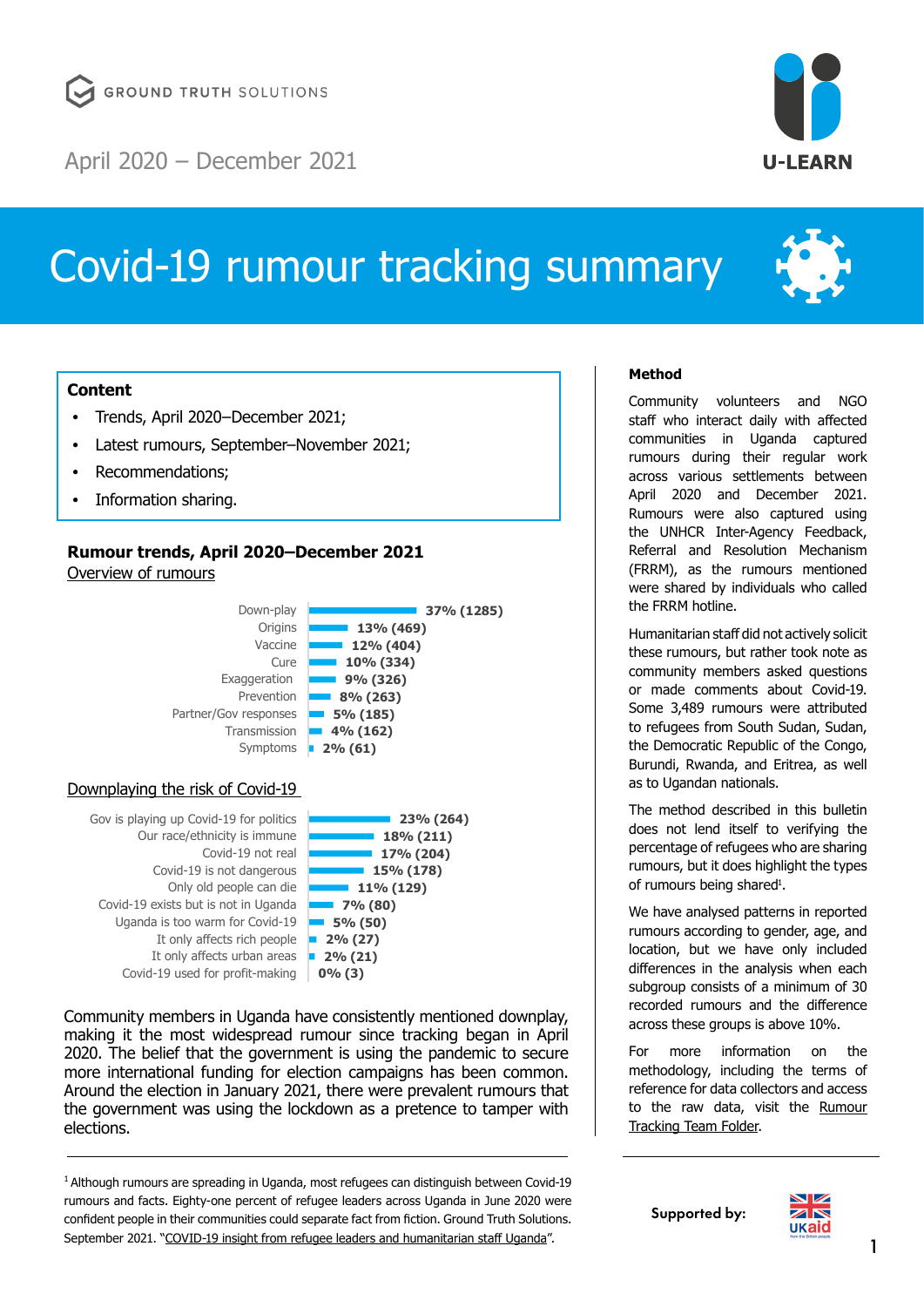Due to 30% cuts in humanitarian food assistance at the same time as the lockdown in April 2020<sup>2</sup>, followed by a further 10% reduction in February 2021, refugees have shared the idea that Covid-19 is an excuse to reduce or completely stop assistance.

"The government is using Covid-19 to cut food rations and to get more funds from abroad" – Kiryandongo, South Sudanese male refugee in his 50s, November 2021

The misconception that Africans are naturally immune to the virus and only white people or Europeans are affected is voiced repeatedly. This suggests the need to focus on risk communication efforts feature Africans who have contracted the virus, to dispel these rumours.



"Africans have strong immune systems so they cannot die of Covid-19" – Lobule, Congolese male refugee in his 50s, November 2021

Community members have also been consistently sceptical about Covid-19's existence. People simply say the virus does not exist and is being fabricated for various reasons. This reinforces the need for visual communication like videos, photos, and posters, as many need to see the effects themselves to accept the existence of the virus.



"Covid-19 is just a myth, and it does not exist. They keep on lying to people that it kills but in our area we have never witnessed anyone killed by Covid-19" – Nakivale, female Congolese refugee in her 20s, April 2021

# Questioning the origins of Covid-19

**2% (8)** It is an excuse for service cuts **6% (23)** It was manufactured for people to get profit It is divine punishment Bioweapon conspiracies



People have consistently shared mistrust of official explanations of Covid-19's origins over the last 18 months. A common rumour is that the virus is a man-made bioweapon in service of global superpower agendas.



"The virus was made by Americans to boost their economy so they remain the super power " – Kiryandongo, South Sudanese male refugee in his 20s, November 2021

Some believe Covid-19 is divine punishment for human sin, which affects the unrighteous, and marks the End Times predicted in the Bible.



"Covid-19 is a punishment from devil spirits and signifies the end of the world, as was written also in the Bible" – Palabek, mix of South Sudanese and Congolese male and female refugees, June 2021

### **Background**

This is the final summary of a series of rumour tracking bulletins covering refugee settlements across Uganda since April 2020 (see the demographic section for more information). Each bulletin's findings are shared with the humanitarian community in Uganda to provide timely, relevant information about Covid-19 rumours.

As an inter-agency effort, multiple partners have shared rumours documented by their staff and volunteers. Partners include Adventist Development and Relief Agency, African Women Rising, Alight, AVSI, CARE, Catholic Relief Services, Community Empowerment For Creative Innovation, Danish Refugee Council, Finn Church Aid, FRRM, Internews, International Rescue Committee, Medical Teams International, Oxfam, Save the Children, Trocaire, and UNHCR.

### **Project conclusion**

The rumour tracking project ends in December 2021 and this is the final bulletin. A consultation with partners and the AAP (accountability to affected people) Task Force showed that the majority of shared rumours have been sufficiently captured, and an information gap exists in terms of AAP indicators at the individual agency level. This is currently being explored and the full project scope will be designed early 2022.

All previous rumour tracking bulletins can be found [here.](https://ulearn-uganda.org/category/publications/covid-19/)

Please get in touch with [Ann Mbeiza](mailto:ann%40ulearn-uganda.org?subject=) with any questions or feedback on the project or future plans.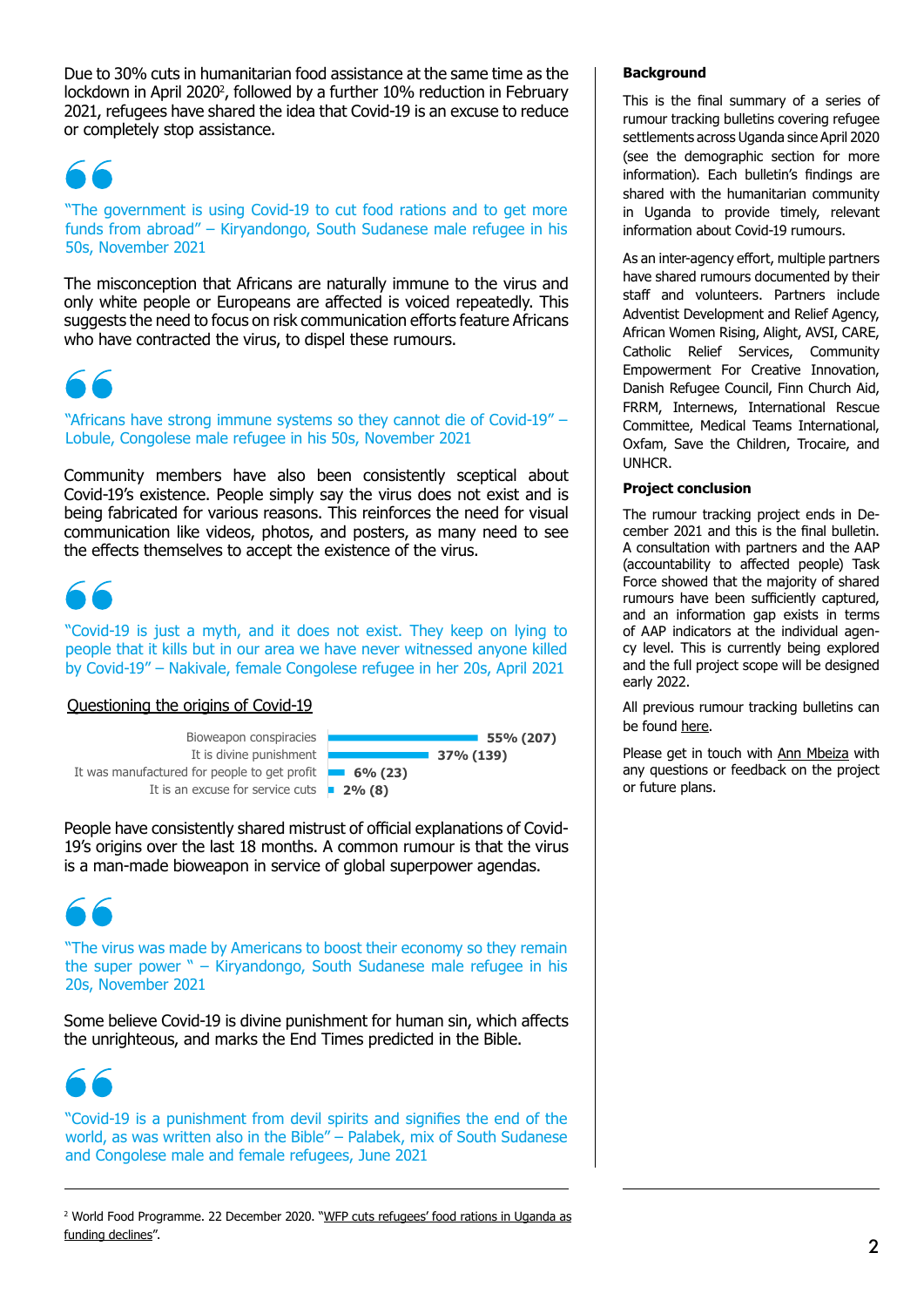### Covid-19 vaccines



Communities have voiced rumours about the dangers of vaccines since the beginning of 2021. This is concerning because only 2% of the total population is fully vaccinated<sup>3</sup>. Agencies working to communicate risks can adapt messages based on common rumours. Through trusted information sources like UN agencies, the presidential address, community leaders, and Village Health Teams (VHTs), this could reduce vaccine hesitancy and address community concerns.

Fears about serious health risks from the vaccine are common. These include invariable blood clots, death, infertility in both genders, male impotence, and changes in skin colour.

Conspiracy theories include beliefs that the vaccine signifies membership of the Illuminati (a secret society); is designed for population control; and will kill you within two years.

### Covid-19 cures



People have mentioned various remedies for the virus: hot water with lemon or salt; tea with salt, lemon, and bicarbonate soda; boiling various green leaves and herbs; fruit; vegetables; and soap. Others say smoking can help cure Covid-19.

Misunderstandings of alcohol as a sanitiser for hands and surfaces have developed into the idea that drinking alcohol is an effective cure. More effort to tackle this persistent rumour would help to reduce alcohol usage.

# <span id="page-2-0"></span>**Latest rumours, September–November 2021**

### Overview of rumours



"Men do not perform well in bed after receiving the vaccine" – Lobule, Ugandan male in his 30s, November 2021

"The whites are just playing around with Africans and want to kill them in only two years with the vaccines" – Kiryandongo, group of South Sudanese male refugees in their 30s, November 2021

**Messages to counter vaccine rumours4:**

The Covid-19 vaccine will help your body's natural defence system to recognise and fight Covid-19. For more information about Covid-19, contact your local Village Health Team or call 0800 100066.

<sup>3</sup> Our World in Data. "<u>[Uganda: Coronavirus Pandemic Country Profile](https://ourworldindata.org/coronavirus/country/uganda)</u>". Accessed 1 December 2021.

<sup>&</sup>lt;sup>4</sup> UNHCR. 6 December 2021. ["Covid-19 vaccine messages for refugees"](https://data2.unhcr.org/en/documents/details/89989).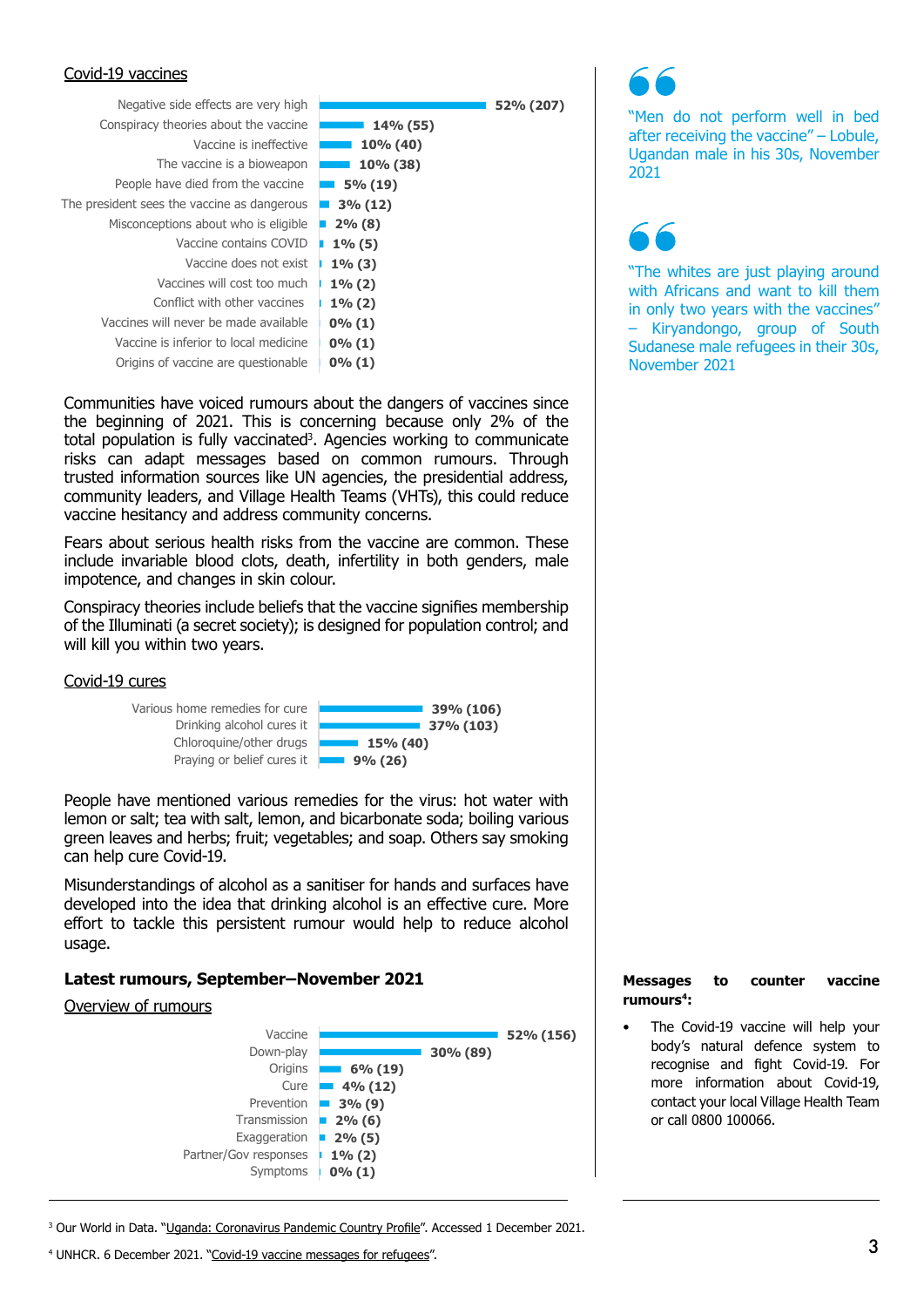Vaccine rumours have been common since January and make up over half of all rumours between September and November 2021. This suggests increasing concerns as the vaccine roll out continues in Uganda.

# Covid-19 vaccines

| Negative side effects are very high         | 66% (100)   |
|---------------------------------------------|-------------|
| Conspiracy theories about the vaccine       | $16\%$ (24) |
| Vaccine is ineffective                      | $8\%$ (13)  |
| People have died from the vaccine           | 6% (9)      |
| Vaccine contains Covid-19                   | $2\%$ (4)   |
| The president sees the vaccine as dangerous | $1\%$ (1)   |
| Conflict with other vaccines                | $1\%$ (1)   |
|                                             |             |

Ongoing misinformation about negative side effects of the virus includes the ideas that the vaccine makes men and women infertile; causes premature birth or brain damage to unborn babies; causes impotence for men; makes young people age prematurely; and leads to premature death.

"When the virus enters you through the throat, you should drink hot water mixed with lemon to push it into the stomach. The stomach is warm so the virus will die" – Kiryandongo, group of South Sudanese male refugees in their 30s, November 2021

Conspiracy theories suggest that Western powers are using the vaccine to reduce the African population.

"The vaccine causes infertility and turns the skin yellowish and bluish" – Kiryandongo, mix of male and female Rwandan refugees, November 2021

"Breast-feeding mothers are fearful of the vaccine as it causes their babies mental illness in future and their babies will not be healthy" – Kiryandongo, South Sudanese female refugee in her 30s, November 2021

Others believe the vaccine is not dangerous but is just ineffective and not a legitimate means to avoid contracting Covid-19.

"The vaccine is ineffective because those who have received it can still get the virus" – Lobule, Ugandan female in her 30s, October 2021

- The Covid-19 vaccine helps prevents severe disease and deaths and reduces the rapid spread of infection. It has been through extensive and rigorous research and safety processes and is SAFE and EFFECTIVE. For more information about Covid-19, contact your local Village Health Team or call 0800 100066.
- Apart from the Johnson & Johnson vaccine, for the rest of the Covid-19 vaccines in circulation, you need to receive two doses to be fully protected. Please protect yourself and your loved ones by getting vaccinated and encourage others to get vaccinated. For more information about Covid-19, contact your local Village Health Team or call 0800 100066.
- The Covid-19 vaccine has been through extensive, rigorous research and safety processes, like other vaccines. The Covid-19 vaccine is safe and effective and has been approved by the WHO and the Uganda National Drug Authority. For more information about Covid-19, contact your local Village Health Team or call 0800 100066.
- Uganda's vaccination deployment plan includes refugees. Vaccines are available FREE of charge to both refugees and nationals. For more information about Covid-19, contact your local Village Health Team or call 0800 100066.
- It is important to note that vaccines are safe and effective in protecting you against severe disease and death. However, as with all medicines, side effects can occur after getting a vaccine. For more information about Covid-19, contact your local Village Health Team or call 0800 100066.
- For those who have already received the first dose of the Covid-19 vaccine, ensure that you receive the second dose following guidance from health workers in order to be fully protected. For more information about Covid-19, contact your local Village Health Team or call 0800 100066.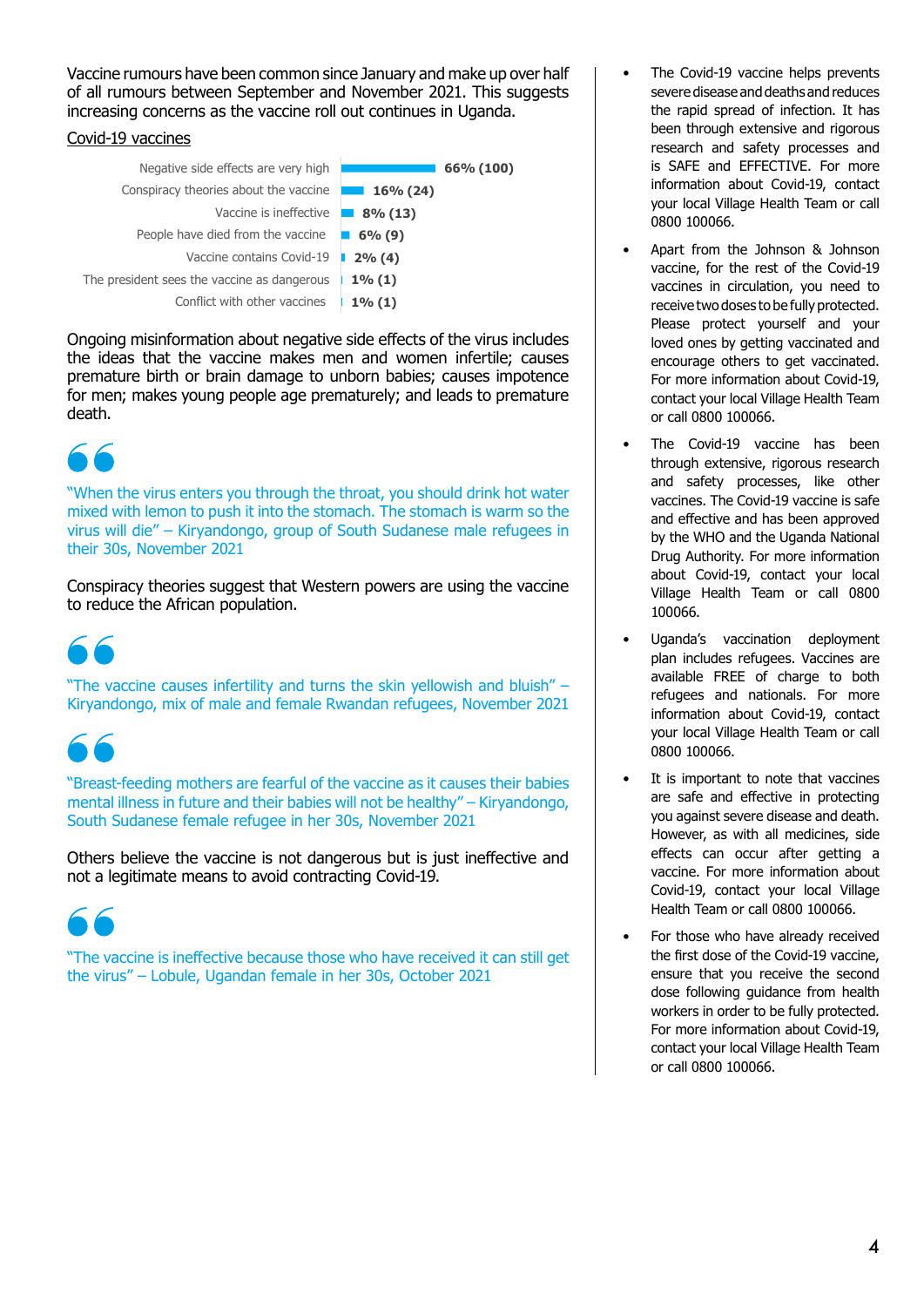# <span id="page-4-0"></span>**Recommendations**

These recommendations follow consultation with various relevant sources, including the "Community feedback priorities and recommendations" from the Covid-19 Community Feedback Sub-Working Group for East and Southern Africa; the U-Learn Risk Communication and Community Engagement Assessment; Internews and USAID's recent study on vaccine inequality<sup>s</sup>; the Yale Institute for Global Health and UNICEF's Vaccine Messaging Guide6 ; the World Health Organisation's Covid-19 Information – SMS Message Library'; and UNHCR's Covid-19 vaccine messages for refugees<sup>8</sup>.

- **• Countering vaccine misinformation** is the first step in reducing vaccine hesitancy. Rumours around negative side effects and conspiracy theories should be debunked with facts. Communities need Ministry of Health information in accessible formats, and space to ask questions and raise concerns. Such activities should explain vaccine risks as well as the individual and community benefits of the vaccine, so community members can make informed decisions<sup>9</sup>.
- **• Efforts to better understand community motivations around the vaccine** would help inform targeted vaccine messages to counter hesitancy. Motivations may relate to the economic, social, or health benefits of a vaccine. Focusing on what communities find most important is key to encouraging behaviour change<sup>10</sup>.
- **• Figures in high-visibility positions of authority or trust** including refugee, faith, traditional, and political leaders; civil servants; security personnel; teachers, and medical staff **are key to shaping perceptions of Covid-19 and to building trust in the vaccine**. To help build such trust, individuals in such positions should continue to be vaccinated publicly where possible<sup>11</sup>.
- **• Avoiding repeating rumours when trying to debunk them.** Studies suggest repetition often has a counterintuitive effect, making rumours seem more familiar and therefore encouraging acceptance.
- **• Community sensitisation on the virus should be ongoing**, through trusted information channels (such as radio, mobile loudspeaker, and community meetings), and from trusted sources (such as NGOs, UN agencies, and presidential addresses) $12$ . Sensitisation should highlight how the virus affects all nationalities, ages, and economic groups and attempt to debunk rumours.
- **• Sharing photographic and video depictions of people from Africa who have contracted Covid-19** can raise awareness of its seriousness. Downplaying the risk of the virus is possible because many have not seen its effects.

<sup>5</sup> Internews and USAID. March 2020. "<u>[Vaccine inequality: Why vaccine inequality is our biggest COVID-19 communication challenge yet](https://internews.org/resource/vaccine-inequality-why-vaccine-inequality-our-biggest-covid-19-communication-challenge-yet/)".</u>

<sup>6</sup> Yale Institute for Global Health and UNICEF. December 2020. "<u>Vaccine Messaging Guide</u>".

<sup>7</sup> World Health Organisation. April 2020. "<u>Covid-19 Information – SMS Message Library</u>".

<sup>8</sup> Covid-19 Community Feedback Sub-Working Group East and Southern Africa. December 2020. "<u>[Covid-19 Community Feedback Trends and](https://docs.google.com/presentation/d/1IIZS3-_D41l23YnHzqVtBBO6KQUv8Ori/edit#slide=id.p1)</u> [Recommendations"](https://docs.google.com/presentation/d/1IIZS3-_D41l23YnHzqVtBBO6KQUv8Ori/edit#slide=id.p1).

<sup>9</sup> Internews and UNAID. March 2020. "<u>[Vaccine inequality: Why vaccine inequality is our biggest COVID-19 communication challenge yet](https://internews.org/resource/vaccine-inequality-why-vaccine-inequality-our-biggest-covid-19-communication-challenge-yet/)".</u> 10 Thid.

<sup>11</sup> Covid-19 Community Feedback Sub-Working Group East and Southern Africa. December 2020. "[Covid-19 Community Feedback Trends and](https://docs.google.com/presentation/d/1IIZS3-_D41l23YnHzqVtBBO6KQUv8Ori/edit#slide=id.p1) [Recommendations"](https://docs.google.com/presentation/d/1IIZS3-_D41l23YnHzqVtBBO6KQUv8Ori/edit#slide=id.p1).

<sup>12</sup> U-Learn. 2021. "Risk Communication and Community Engagement Assessment".

• Even if you are fully vaccinated, the best way to prevent Covid-19 infection is to avoid exposure to the virus by following preventative measures. For more information about Covid-19, contact your local Village Health Team or call 0800 100066.